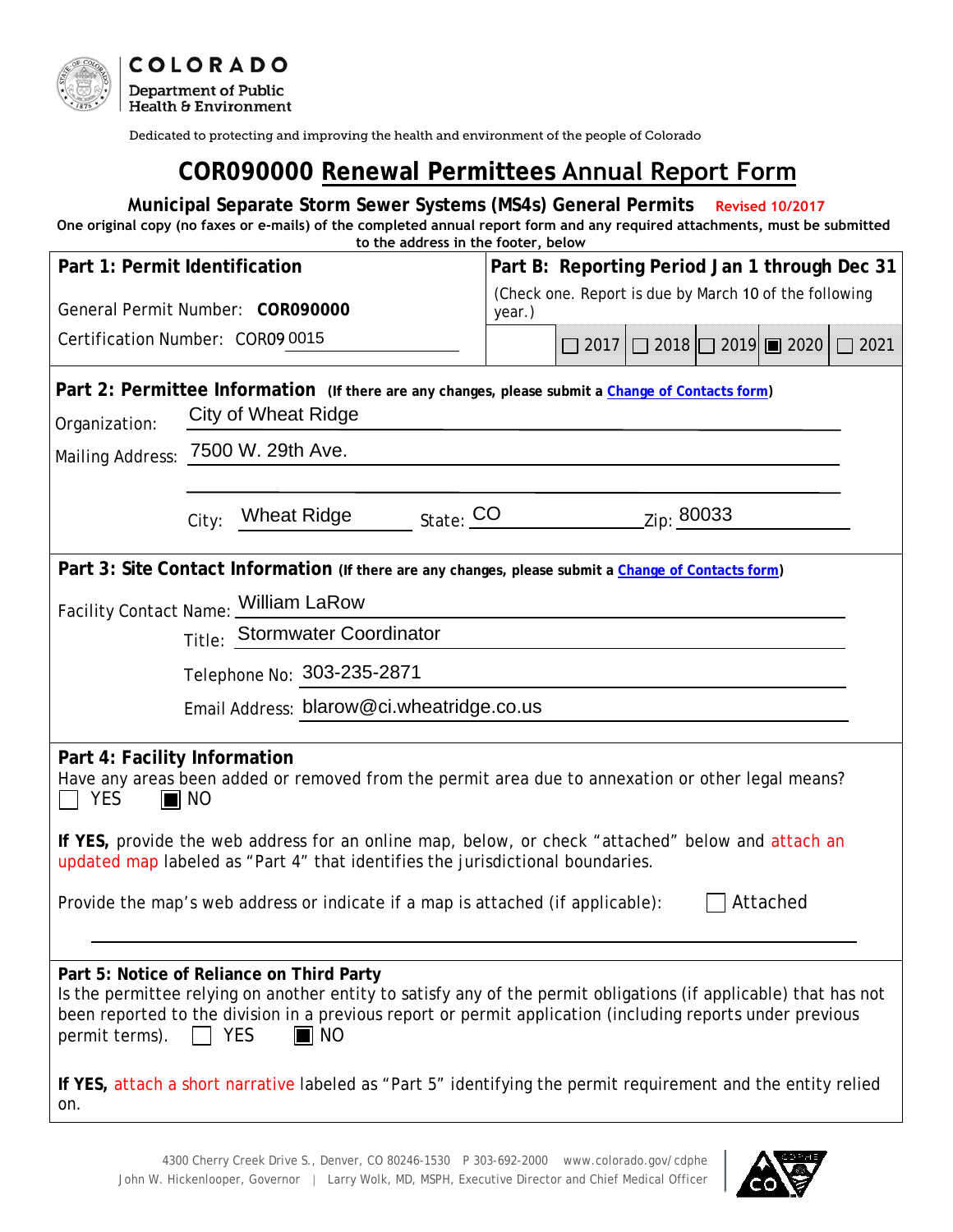## **Part 7 - Program Implementation Report**

**(Part 6 of the report was only applicable to the 2016 report and has been removed)**

### **7.A) Compliance Schedule = required Annual Report Notifications**

For all compliance schedule actions completed by January 1 of the year the report is due (including those actions completed prior to the reporting period), identify the date of completion. Refer to Part I.H of the permit.

### **Only complete those rows for which the deadline was met during the reporting period.**

This table reflects all compliance schedule items for the permit term, which includes permit conditions that do not need to be met during the current reporting period.

| Permit                                               |                                                                                                                                                                |                                                                                                                                                                                                         |                                            | Date of<br>Completion/ |  |
|------------------------------------------------------|----------------------------------------------------------------------------------------------------------------------------------------------------------------|---------------------------------------------------------------------------------------------------------------------------------------------------------------------------------------------------------|--------------------------------------------|------------------------|--|
| Condition                                            | Action                                                                                                                                                         | Deliverable                                                                                                                                                                                             | <b>Deadline</b>                            | Implementation         |  |
| I.A.3.a.ii(B)                                        | County growth area maps (Part I.A.3.a.ii(B)) - Completed January 1, 2017                                                                                       |                                                                                                                                                                                                         |                                            |                        |  |
| I.C.1, and PDD                                       | Refer to Part I.H of the permit, not a required element for reporting in the annual report.<br>Notification in annual                                          |                                                                                                                                                                                                         |                                            |                        |  |
| content<br>requirements<br>in Parts I.D<br>and E     | Complete PDD<br>(contents must reflect terms and conditions<br>that are in effect, i.e., following the<br>associated compliance schedule deadline)             | report Due March 10, 2019                                                                                                                                                                               | Completed<br>January 1, 2019               | December 31, 2019      |  |
| I.E.2.a.ii,iii,v<br>I.E.3.a.ii,iii<br>I.E.4.a.ii,iii | Complete all applicable changes to the<br>regulatory mechanism(s): Ensure<br>requirements are met; revise<br>implementation and documentation if<br>necessary. | Notification in annual<br>report Due March 10, 2020                                                                                                                                                     | Completed July<br>1, 2019                  | <b>July 1, 2019</b>    |  |
| I.E.1.a.i                                            | <b>Illicit Discharges: Begin providing</b><br>information targeting business(es) and the<br>general public                                                     | Notification in annual<br>report Due March 10, 2019                                                                                                                                                     | Begin<br>implementation<br>July 1, 2018    | <b>July 1, 2018</b>    |  |
| I.E.1.a.ii                                           | <b>Education and Outreach Activities: Begin</b><br>providing annual public education and<br>outreach from Table 1.                                             | Notification in annual<br>report Due March 10, 2019                                                                                                                                                     | Begin<br>implementation<br>January 1, 2018 | <b>January 1, 2018</b> |  |
| I.E.1.a.iii(A)                                       | Nutrients: Determine targeted sources of<br>nutrients.                                                                                                         | Notification and list of<br>targeted sources in annual<br>report Due March 10, 2018<br>Attach List to March 10, 2018 Annual Report<br>following completion, labeled as "PART 7.A<br>- Nutrient Targets" | Completed<br>January 1, 2018               | <b>January 1, 2018</b> |  |
| I.E.1.a.iii(B)                                       | Nutrients: Begin providing education and<br>outreach to the targeted sources                                                                                   | Notification in annual<br>report Due March 10, 2019                                                                                                                                                     | Begin<br>implementation<br>July 1, 2018    | <b>July 1, 2018</b>    |  |
| I.E.2.a.iv(A)<br>and $(B)$                           | Tracing an Illicit Discharge: Ensure<br>requirements are met; revise<br>implementation and documentation if<br>necessary.                                      | Notification in annual<br>report Due March 10, 2018                                                                                                                                                     | Completed<br>January 1, 2018               | <b>January 1, 2018</b> |  |
| I.E.2.a.vi                                           | Removing an Illicit Discharge, Enforcement<br>Response: Ensure requirements are met;<br>revise implementation and documentation<br>if necessary.               | Notification in annual<br>report Due March 10, 2018                                                                                                                                                     | Completed<br>January 1, 2018               | <b>January 1, 2018</b> |  |
| L.E.2.a.viii                                         | Priority Areas: Identify any new<br>priority areas                                                                                                             | Notification in annual<br>report Due March 10, 2018                                                                                                                                                     | Completed<br>January 1, 2018               | January 1, 2018        |  |
| I.E.2.b.vi                                           | Removing and Illicit Discharge:<br>Ensure documentation is recorded.                                                                                           | Notification in annual<br>report Due March 10, 2018                                                                                                                                                     | Completed<br>January 1, 2018               | <b>January 1, 2018</b> |  |
| I.E.3.                                               | Begin implementing the permittee's current<br>construction sites program in the county<br>growth areas.                                                        | Notification in annual<br>report Due March 10, 2020                                                                                                                                                     | Completed<br>January 1, 2019               | N/A                    |  |
| I.E.3.a.i                                            | <b>Excluded Activities for County Growth</b><br>Areas: Ensure requirements are met; revise<br>implementation and documentation if<br>necessary.                | Notification in annual<br>report Due March 10, 2020                                                                                                                                                     | Completed July<br>1, 2019                  | N/A                    |  |

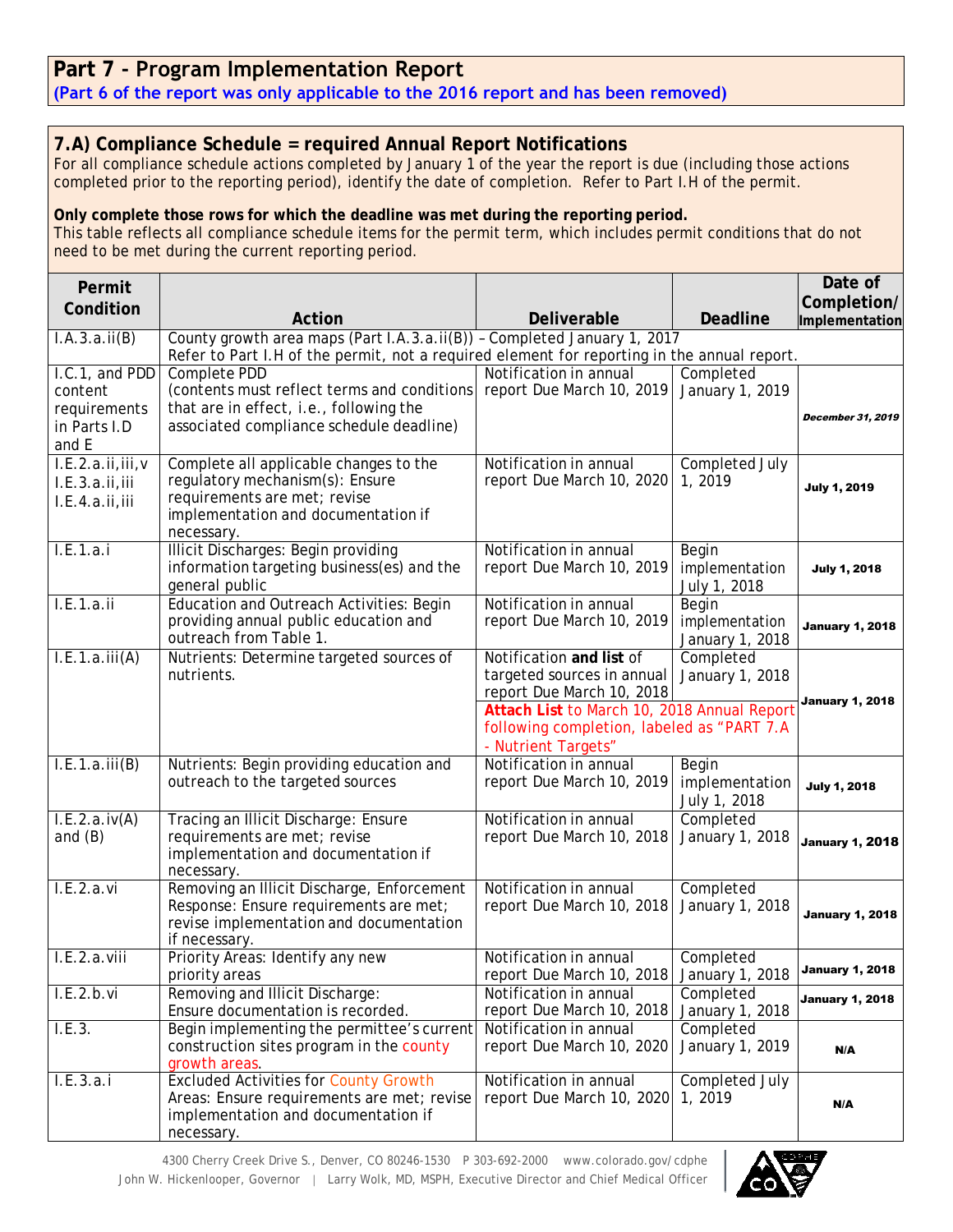| Permit<br>Condition          | Action                                                                                                                                                               | Deliverable                                         | <b>Deadline</b>                 | Date of<br>Completion/<br>Implementation |
|------------------------------|----------------------------------------------------------------------------------------------------------------------------------------------------------------------|-----------------------------------------------------|---------------------------------|------------------------------------------|
| I.E.3.a.iv                   | <b>Control Measure Requirements: Ensure</b><br>control measure requirements are met;<br>revise implementation and documentation<br>if necessary.                     | Notification in annual<br>report Due March 10, 2020 | <b>Completed July</b><br>1,2019 | <b>July 1, 2019</b>                      |
| I.E.3.a.v(B)<br>through (C)  | Site Plans: Ensure requirements are met;<br>revise implementation and documentation<br>if necessary.                                                                 | Notification in annual<br>report Due March 10, 2020 | Completed July<br>1,2019        | <b>July 1, 2019</b>                      |
| I.E.3.a.vi(B)<br>through (E) | Site Inspection: Ensure requirements are<br>met; revise implementation and<br>documentation if necessary.                                                            | Notification in annual<br>report Due March 10, 2020 | Completed July<br>1,2019        | <b>July 1, 2019</b>                      |
| I.E.3.a.vii(B)               | <b>Enforcement Response: Ensure</b><br>requirements are met; revise<br>implementation and documentation if<br>necessary.                                             | Notification in annual<br>report Due March 10, 2020 | Completed July<br>1, 2019       | <b>July 1, 2019</b>                      |
| I.E.3.b.vi                   | Site Inspection: Ensure requirements are<br>met; revise implementation and<br>documentation if necessary, ensure<br>documentation is recorded.                       | Notification in annual<br>report Due March 10, 2020 | Completed July<br>1,2019        | <b>July 1, 2019</b>                      |
| I.E.4.                       | Begin implementing the permittee's current<br>post- construction sites program in the<br>county growth areas.                                                        | Notification in annual<br>report Due March 10, 2020 | Completed<br>January 1, 2019    | <b>January 1, 2019</b>                   |
| I.E.4.a.i                    | Excluded Sites: Ensure requirements are<br>met; revise implementation and<br>documentation if necessary.                                                             | Notification in annual<br>report Due March 10, 2020 | Completed July<br>1,2019        | <b>July 1, 2019</b>                      |
| L.E.4.a.iv                   | Control Measure Requirements: Ensure new<br>control measures meet one of the design<br>standards                                                                     | Notification in annual<br>report Due March 10, 2020 | Completed July<br>1, 2019       | <b>July 1, 2019</b>                      |
| L.E.4.a.v                    | Site Plans: Ensure requirements are met;<br>revise implementation and documentation<br>if necessary.                                                                 | Notification in annual<br>report Due March 10, 2020 | Completed July<br>1,2019        | <b>July 1, 2019</b>                      |
| I.E.4.a.vi and<br>vii        | Construction Inspection and Acceptance and<br>Post Acceptance Oversight: Ensure<br>requirements are met; revise<br>implementation and documentation if<br>necessary. | Notification in annual<br>report Due March 10, 2020 | Completed July<br>1, 2019       | <b>July 1, 2019</b>                      |
| I.E.4.a.viii                 | <b>Enforcement Response: Ensure</b><br>requirements are met; revise<br>implementation and documentation if<br>necessary.                                             | Notification in annual<br>report Due March 10, 2020 | Completed July<br>1, 2019       | <b>July 1, 2019</b>                      |
| I.E.5.a.ii                   | Municipal Facility Runoff Control<br>Measures: Ensure requirements are met;<br>revise implementation and documentation<br>if necessary.                              | Notification in Annual<br>report Due March 10, 2018 | Completed July<br>1, 2017       | <b>July 1, 2017</b>                      |
| I.E.5.a.ii(C)                | Municipal Facility Runoff Control<br>Measures: Ensure inspection requirements<br>are met; revise implementation and<br>documentation if necessary.                   | Notification in annual<br>report Due March 10, 2020 | Completed July<br>1, 2019       | <b>July 1, 2019</b>                      |
| I.E.5.a.iv                   | <b>Nutrient Source Reductions: Ensure</b><br>requirements are met; revise<br>implementation and documentation if<br>necessary.                                       | Notification in annual<br>report Due March 10, 2021 | Completed July<br>1, 2020       |                                          |
| I.E.5.a.v.                   | Outdoor Bulk Storage                                                                                                                                                 | Notification in annual<br>report Due March 10, 2022 | Completed July<br>1, 2021       |                                          |
| I.E.5.b.i                    | Municipal Facility Runoff Control<br>Measures: Ensure documentation is<br>recorded.                                                                                  | Notification in annual<br>report Due March 10, 2020 | Completed July<br>1, 2019       | <b>July 1, 2019</b>                      |

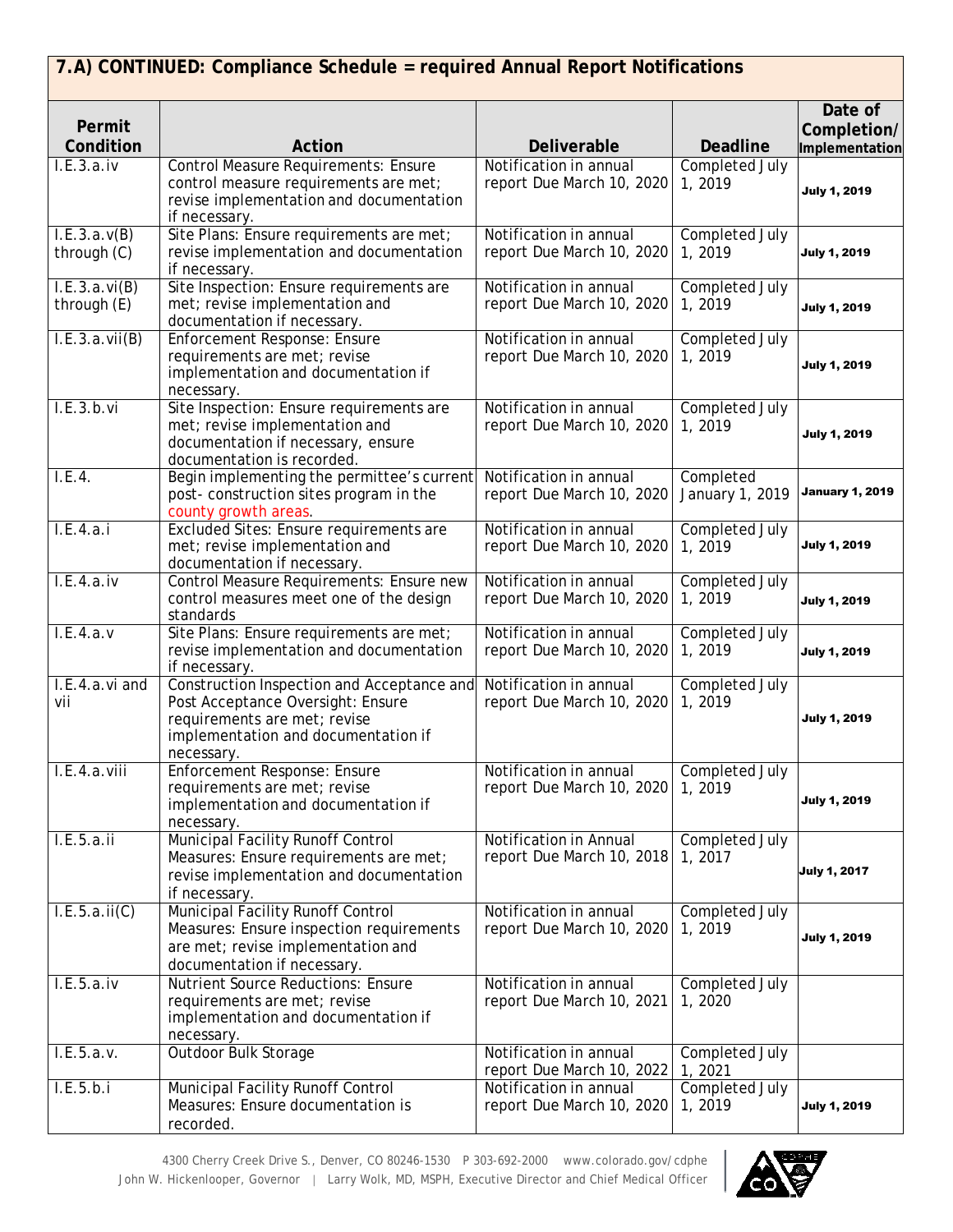| 7.C) Assessment and Modifications                                                                                                                                                                                                                                                                                                                                                   |
|-------------------------------------------------------------------------------------------------------------------------------------------------------------------------------------------------------------------------------------------------------------------------------------------------------------------------------------------------------------------------------------|
| The results of the assessment of the effectiveness of the control measures.<br>İ.<br>Provide a narrative based on the assessment required in Part I.G.1.b of the Permit. The permit does not identify<br>the scope or scale of information required beyond this information, the permittee may determine the extent and<br>nature of information provided to meet this requirement. |
| Provide information below, or check "attached" and attach the information labeled as "PART 7.C.i"<br>Attached                                                                                                                                                                                                                                                                       |
| The City of Wheat Ridge has assessed the implementation of the control measures required by the<br>permit and found to be in compliance. It is the City of Wheat Ridge's understanding that the<br>implementation of the control measures consistent with the requirements of the permit constitutes an<br>effective method to achieve the effluent limits of the permit.           |
|                                                                                                                                                                                                                                                                                                                                                                                     |
|                                                                                                                                                                                                                                                                                                                                                                                     |
|                                                                                                                                                                                                                                                                                                                                                                                     |
| ii. The results of the permit modification assessment and if any parts of this permit need to be                                                                                                                                                                                                                                                                                    |
| modified or a condition of the permit may not be practicable.<br>Provide a narrative based on the assessment required in Part I.G.1.c of the Permit. The permit does not identify                                                                                                                                                                                                   |
| the scope or scale of information required beyond this information, the permittee may determine the extent and<br>nature of information provided to meet this requirement.                                                                                                                                                                                                          |
| Provide information below, or check "attached" and attach the information labeled as "PART 7.C.ii"<br>Attached                                                                                                                                                                                                                                                                      |
| N/A                                                                                                                                                                                                                                                                                                                                                                                 |
|                                                                                                                                                                                                                                                                                                                                                                                     |
|                                                                                                                                                                                                                                                                                                                                                                                     |
|                                                                                                                                                                                                                                                                                                                                                                                     |
|                                                                                                                                                                                                                                                                                                                                                                                     |
|                                                                                                                                                                                                                                                                                                                                                                                     |

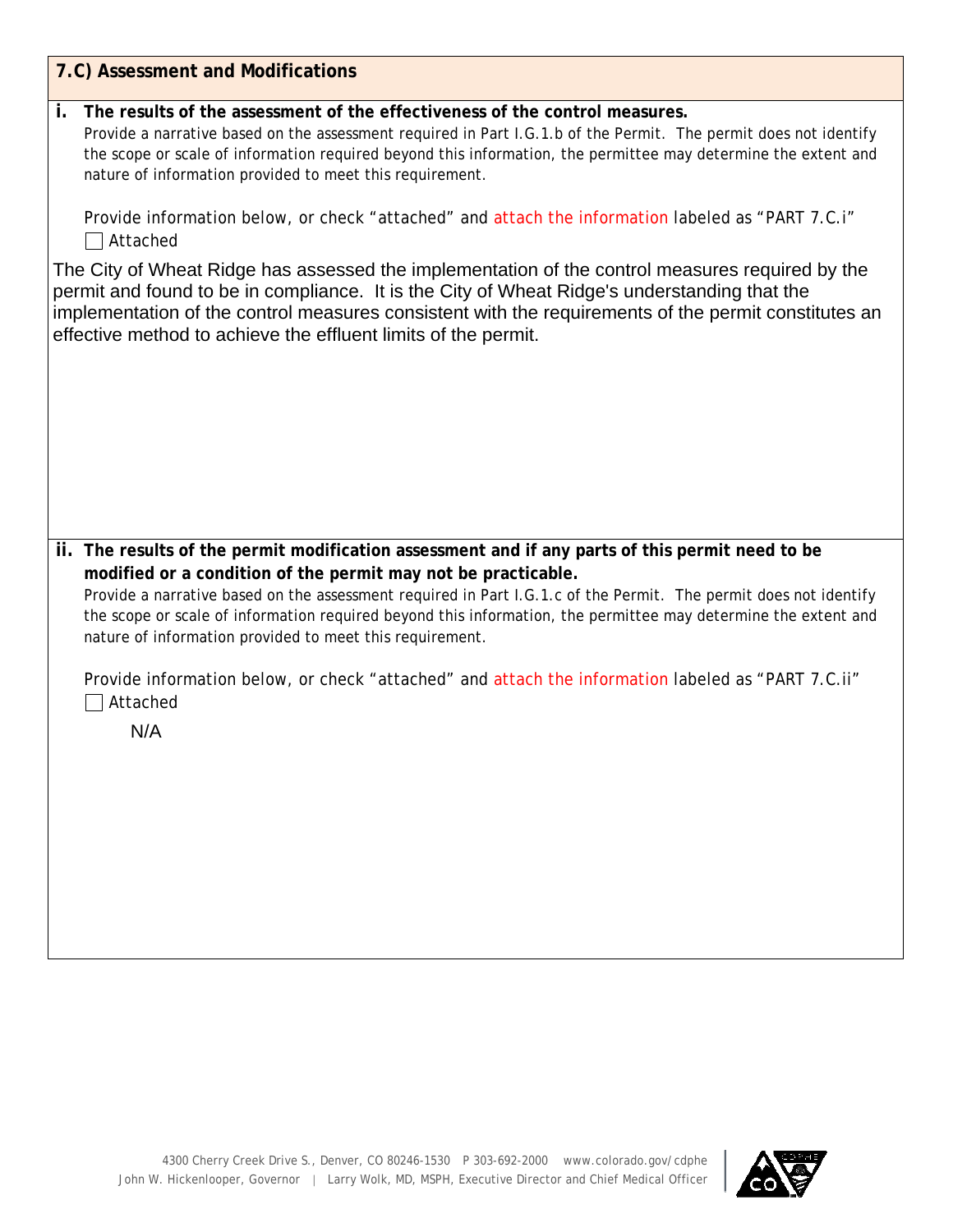| 7.D) *Program Elements - Public Education and Outreach (Part I.E.1)<br>*All of 7.D is not required prior to the Jan 1, 2018 deadline for implementing in accordance with I.E.1.a.i, ii, & iii             |                                                                                                                                                                                                                 |  |  |  |  |
|-----------------------------------------------------------------------------------------------------------------------------------------------------------------------------------------------------------|-----------------------------------------------------------------------------------------------------------------------------------------------------------------------------------------------------------------|--|--|--|--|
| iii. List of the education and outreach activities completed in accordance with Part I.E.1.a.i. - Illicit<br>Discharges Education and Outreach.<br>Provide list below.                                    |                                                                                                                                                                                                                 |  |  |  |  |
| 1) Distrubuted educational materials by door hangars<br>2) Sent educational letters to individual residents and business<br>3) Brochures displays at City facilities (i.e. Public Works information desk) |                                                                                                                                                                                                                 |  |  |  |  |
|                                                                                                                                                                                                           |                                                                                                                                                                                                                 |  |  |  |  |
|                                                                                                                                                                                                           |                                                                                                                                                                                                                 |  |  |  |  |
| iv. List of the education and outreach activities completed in accordance with Part I.E.1.a.ii. -                                                                                                         |                                                                                                                                                                                                                 |  |  |  |  |
|                                                                                                                                                                                                           | Education and Outreach Activities Table, referencing the activities in Table 1 of the Permit.<br>The permittee must implement at least four education and outreach activities (bulleted items) and at least two |  |  |  |  |
|                                                                                                                                                                                                           | must be from the Active and Interactive Outreach column. Check those activities conducted in the table below.                                                                                                   |  |  |  |  |
|                                                                                                                                                                                                           |                                                                                                                                                                                                                 |  |  |  |  |
| <b>Passive Activity</b>                                                                                                                                                                                   | Active and Interactive Outreach Activity                                                                                                                                                                        |  |  |  |  |
| Check all activities implemented during report year                                                                                                                                                       | Check all activities implemented during report year                                                                                                                                                             |  |  |  |  |
| Bus shelter/bench advertisement                                                                                                                                                                           | Ongoing advertisement/promotion of a stormwater<br>$\blacksquare$                                                                                                                                               |  |  |  |  |
| Billboard/dasher board advertisement                                                                                                                                                                      | hotline number or other method to report an illicit<br>discharge                                                                                                                                                |  |  |  |  |
| Vehicle/bus advertisement                                                                                                                                                                                 | Ongoing advertisement/promotion on how to get more                                                                                                                                                              |  |  |  |  |
| Radio/television/movie theater advertisement                                                                                                                                                              | information about the stormwater program                                                                                                                                                                        |  |  |  |  |
| Newspaper advertisement                                                                                                                                                                                   | Ongoing social media program                                                                                                                                                                                    |  |  |  |  |
| Distribute educational materials by brochure<br>Ш                                                                                                                                                         | Web site that is interactive or contains stormwater<br>$\blacksquare$<br>information that includes actions that can be taken to                                                                                 |  |  |  |  |
| Distribute educational materials by fact sheet                                                                                                                                                            | reduce stormwater pollution                                                                                                                                                                                     |  |  |  |  |
| Distribute educational material by utility bill insert                                                                                                                                                    | Newsletter (hard copy or electronic)                                                                                                                                                                            |  |  |  |  |
| Publish article (hard copy or electronic)                                                                                                                                                                 | Promotion of existing local stormwater/environmental                                                                                                                                                            |  |  |  |  |
| Storm drain marking by permittee staff that<br>maintains 25% of permittee maintained inlets.                                                                                                              | events or program that help protect water quality<br>Distribute promotional items or giveaways                                                                                                                  |  |  |  |  |
| Stormwater related signage                                                                                                                                                                                | Participate in or sponsor a water festival which involves                                                                                                                                                       |  |  |  |  |
| Web site                                                                                                                                                                                                  | populations that exist within the permit boundary                                                                                                                                                               |  |  |  |  |
|                                                                                                                                                                                                           | Participate in or sponsor a waterway clean-up and trash<br>removal event                                                                                                                                        |  |  |  |  |
|                                                                                                                                                                                                           | Participate in or sponsor a service project                                                                                                                                                                     |  |  |  |  |
|                                                                                                                                                                                                           | Participate in or sponsor a stormwater or environmental<br>presentation                                                                                                                                         |  |  |  |  |
|                                                                                                                                                                                                           | Participate in or sponsor a stormwater or environmental<br>event                                                                                                                                                |  |  |  |  |
|                                                                                                                                                                                                           | Participate in or sponsor community project based<br>programs that investigate watershed health and meet<br>applicable school Science, Technology, Engineering and<br>Math (STEM) standards                     |  |  |  |  |
|                                                                                                                                                                                                           | <b>Continued on Next Page</b>                                                                                                                                                                                   |  |  |  |  |

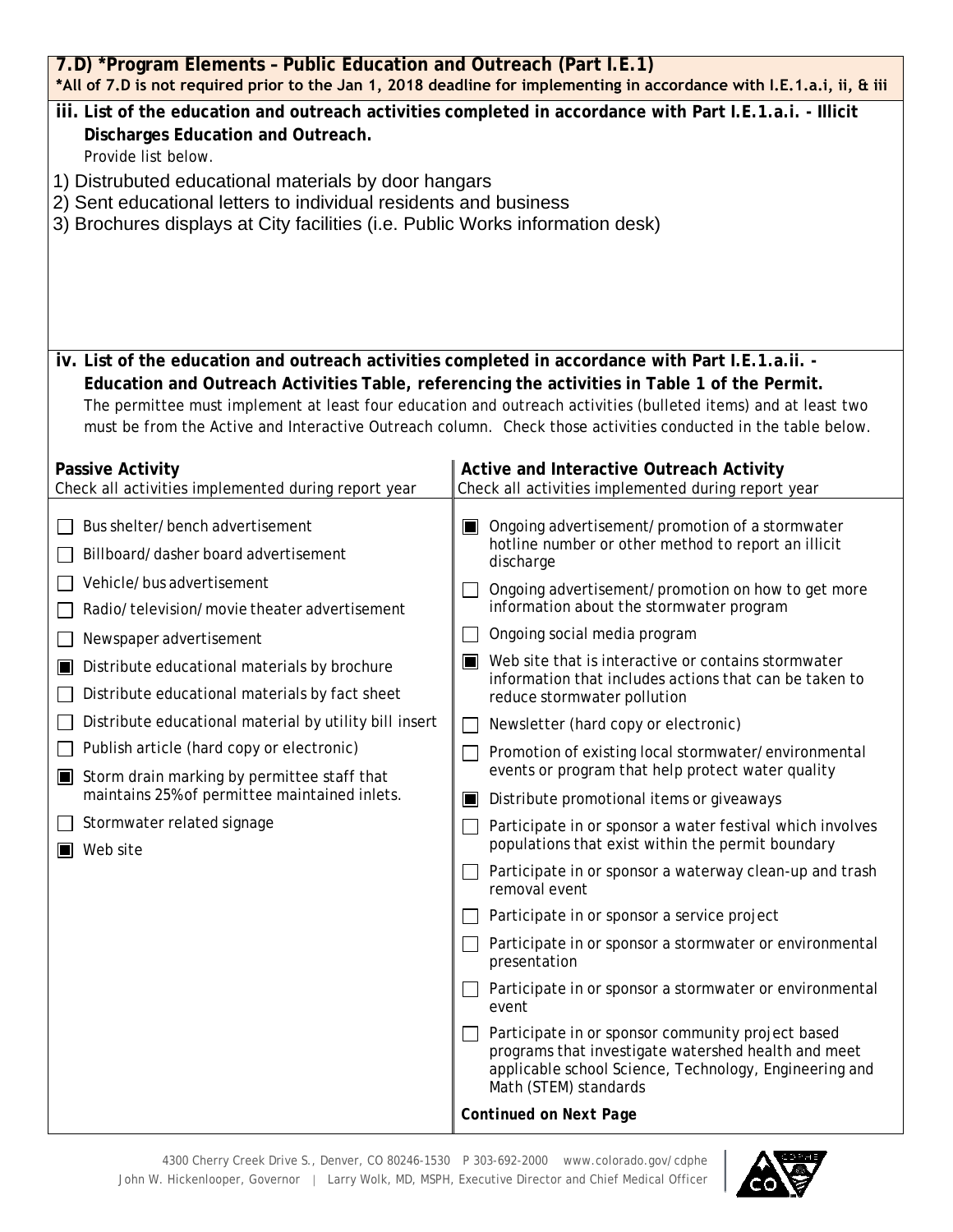| Active and Interactive Outreach Activity Column,<br>Continued                                                                                                                                                                                                                                                                  |                                                                                                      |  |  |
|--------------------------------------------------------------------------------------------------------------------------------------------------------------------------------------------------------------------------------------------------------------------------------------------------------------------------------|------------------------------------------------------------------------------------------------------|--|--|
|                                                                                                                                                                                                                                                                                                                                | Participate in or sponsor a household hazardous waste<br>event                                       |  |  |
|                                                                                                                                                                                                                                                                                                                                | Participate in or sponsor an Adopt-a-Street program                                                  |  |  |
|                                                                                                                                                                                                                                                                                                                                | Participate in or sponsor an Adopt-a-Waterway program                                                |  |  |
|                                                                                                                                                                                                                                                                                                                                | Participate in or sponsor an Adopt-a-Storm Drain program                                             |  |  |
|                                                                                                                                                                                                                                                                                                                                | Provide ongoing access to motor vehicle fluids recycling<br>IШ<br>program                            |  |  |
|                                                                                                                                                                                                                                                                                                                                | Stormwater booth at a community event                                                                |  |  |
|                                                                                                                                                                                                                                                                                                                                | Conduct a stormwater survey                                                                          |  |  |
|                                                                                                                                                                                                                                                                                                                                | Storm drain marking program performed by the<br>public/community                                     |  |  |
|                                                                                                                                                                                                                                                                                                                                | Pet waste stations<br>ШI                                                                             |  |  |
|                                                                                                                                                                                                                                                                                                                                | Participate in, plan, or present stormwater materials to<br>schools                                  |  |  |
|                                                                                                                                                                                                                                                                                                                                | Stormwater demonstration projects that show control<br>measures or other pollutant reduction methods |  |  |
| v. A list of the education and outreach activities completed in accordance with Part I.E.1.a.iii. -<br>nutrients and targeted sources<br>Provide list below, including the pollutant sources targeted for each activity.<br>1) Handout brochures to residential and commercial entities<br>and ways to protect the environment | 2) Spoke to individual residence at their homes to inform then of the City's Stormwater Quality code |  |  |

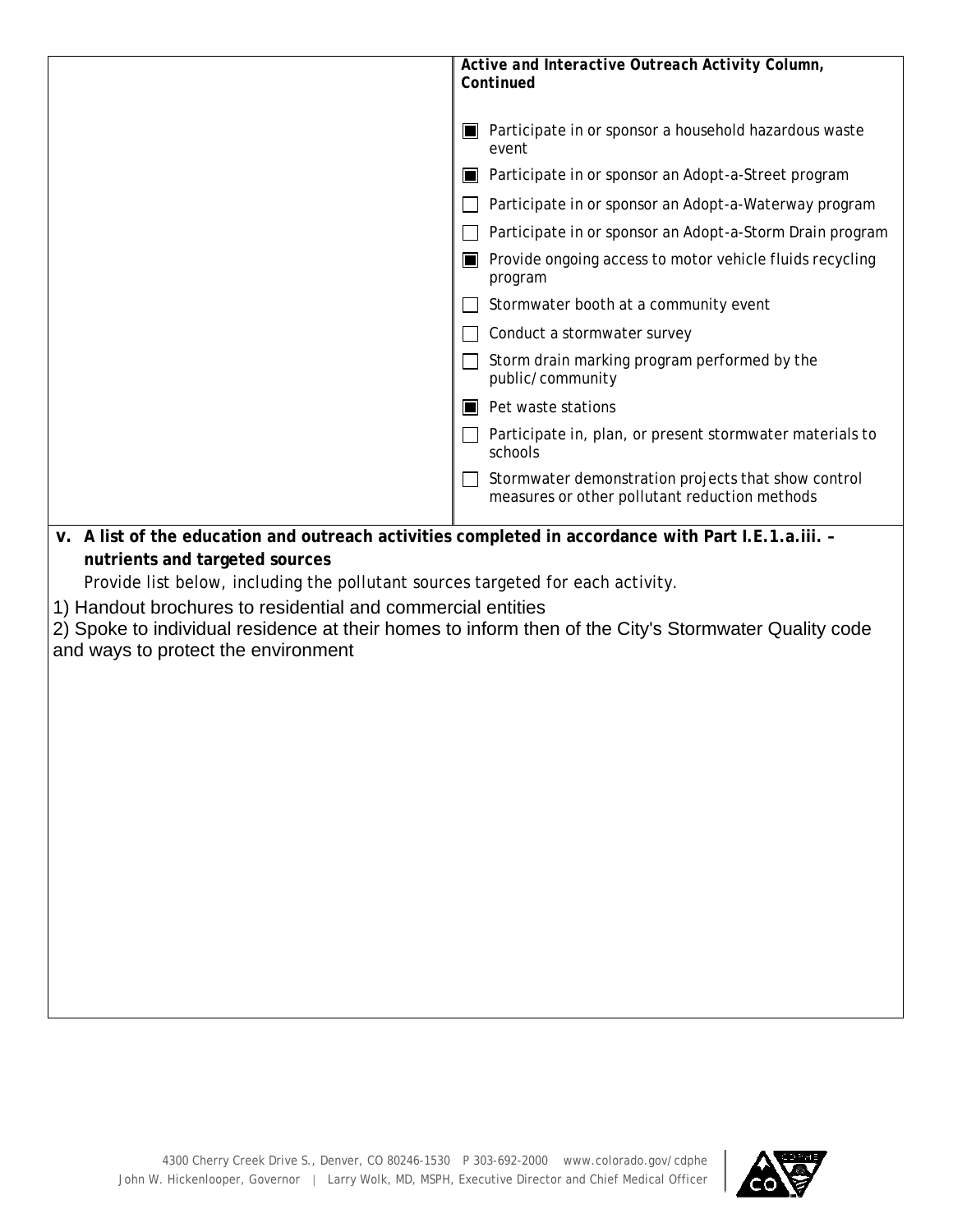| 7.E) Program Elements - Illicit Discharge Detection and Elimination                                                                                                                                                                                                                                                                                                                                                                                                                                                                                                                                                            |           |
|--------------------------------------------------------------------------------------------------------------------------------------------------------------------------------------------------------------------------------------------------------------------------------------------------------------------------------------------------------------------------------------------------------------------------------------------------------------------------------------------------------------------------------------------------------------------------------------------------------------------------------|-----------|
| vi. Provide the total number of unresolved reports/identification of illicit discharges.<br>An unresolved illicit discharge is one that has been identified or reported to the permittee and the<br>requirements for removing the illicit discharge were not met during the reporting period. Refer to<br>requirements for removing an illicit discharge in Part I.E.2.a.vi of the new permit. For the period prior<br>to implementing a program to meet Part I.E.2.a.vi in accordance with the compliance schedule, refer<br>to the permittee's CDPS Stormwater Management Program Description from the previous permit term. | 0         |
|                                                                                                                                                                                                                                                                                                                                                                                                                                                                                                                                                                                                                                |           |
| 7.F) Program Elements - Construction Sites<br>The permittee can define what constitutes an individual "site" and "inspection" for reporting below as appropriate for<br>the permittee's own program.                                                                                                                                                                                                                                                                                                                                                                                                                           |           |
| Applicable construction sites: Provide the total number of applicable construction sites<br>i.<br>during the year.<br>"Applicable construction sites" are sites for which "applicable construction activities," as defined in<br>the permit, occurred during the reporting year.                                                                                                                                                                                                                                                                                                                                               | 20        |
| ii. *Routine Inspections: Provide the total number of Routine Inspections performed during the<br>year.<br>Routine Inspections are inspections of applicable construction activities that meet the inspection<br>scope requirements in Part I.E.3.a.vi(C) and for which documentation is recorded in accordance with<br>in Part I.E.3.b.vi.                                                                                                                                                                                                                                                                                    | 44        |
| *Not required prior to the July 1, 2019 deadline for documenting in accordance with I.E.3.b.vi.<br>iii. *Reduced Site Inspections: Provide the total number of Reduced Site Inspections performed                                                                                                                                                                                                                                                                                                                                                                                                                              |           |
| during the year.<br>Reduced Site Inspections are inspections of applicable construction activities that meet the inspection<br>scope requirements in Part I.E.3.a.vi(D)(1), (2), (3) and (4) for which documentation is recorded in<br>accordance with in Part I.E.3.b.vi.                                                                                                                                                                                                                                                                                                                                                     | 210       |
| *Not required prior to the July 1, 2019 deadline for documenting in accordance with I.E.3.b.vi.                                                                                                                                                                                                                                                                                                                                                                                                                                                                                                                                |           |
| iv. *Compliance Inspections: Provide the total number of Compliance Inspections performed<br>during the year.<br>Compliance Inspections are inspections, operator reporting, or other action(s) to assess the control<br>measure has been implemented or corrected of applicable construction activities that meet the<br>inspection scope requirements in Part I.E.3.a.vi(E) and for which documentation is recorded in<br>accordance with in Part I.E.3.b.vi.                                                                                                                                                                | 98        |
| *Not required prior to the July 1, 2019 deadline for documenting in accordance with I.E.3.b.vi.                                                                                                                                                                                                                                                                                                                                                                                                                                                                                                                                |           |
| <b>v. COUNTY PERMITTEES ONLY</b><br>*County Growth Area Excluded Construction: Where any construction activities excluded from being<br>applicable construction activities in accordance with Part I.E.3.a.i(B) (1) or (2)?<br>$\Box$ YES<br>If YES, attach a list of the excluded construction sites. Include recordkeeping information required by<br>Part I.E.3.b.i. Label the attachment as "Part 7.F.v Excluded Growth Area Construction."                                                                                                                                                                                | <b>NO</b> |

**\*Not required prior to the January 1, 2019 deadline for implementing in growth areas.**